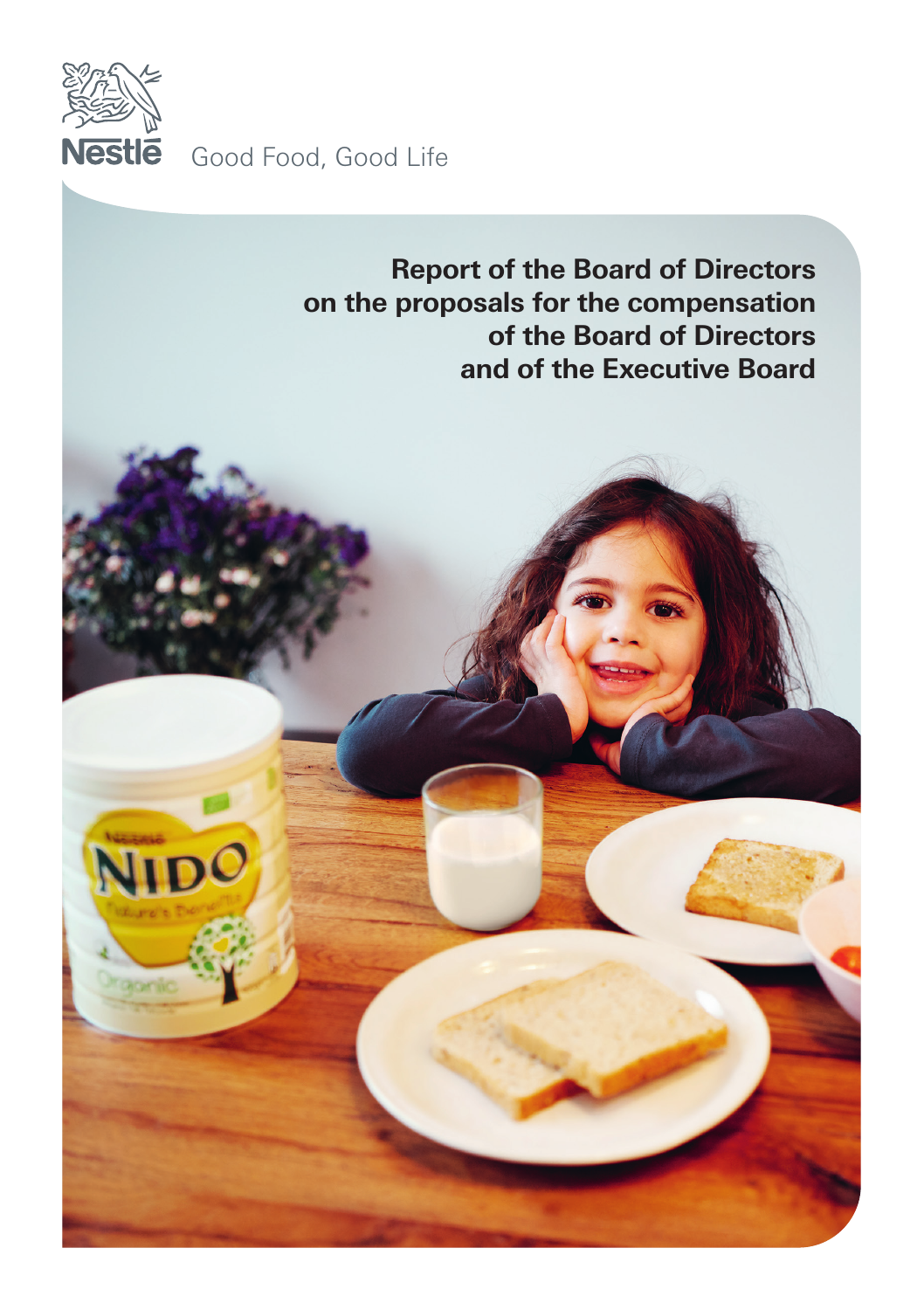# **Table of contents**

| Overview                                                    | 3 |
|-------------------------------------------------------------|---|
| I. Governance Framework                                     | 4 |
| II. Approvals of the Annual General Meeting 2017            | 4 |
| III. Proposals to the Annual General Meeting 2018           | 5 |
| 1. Compensation of the Board of Directors (Agenda item 5.1) | 5 |
| 2. Compensation of the Executive Board (Agenda item 5.2)    | 8 |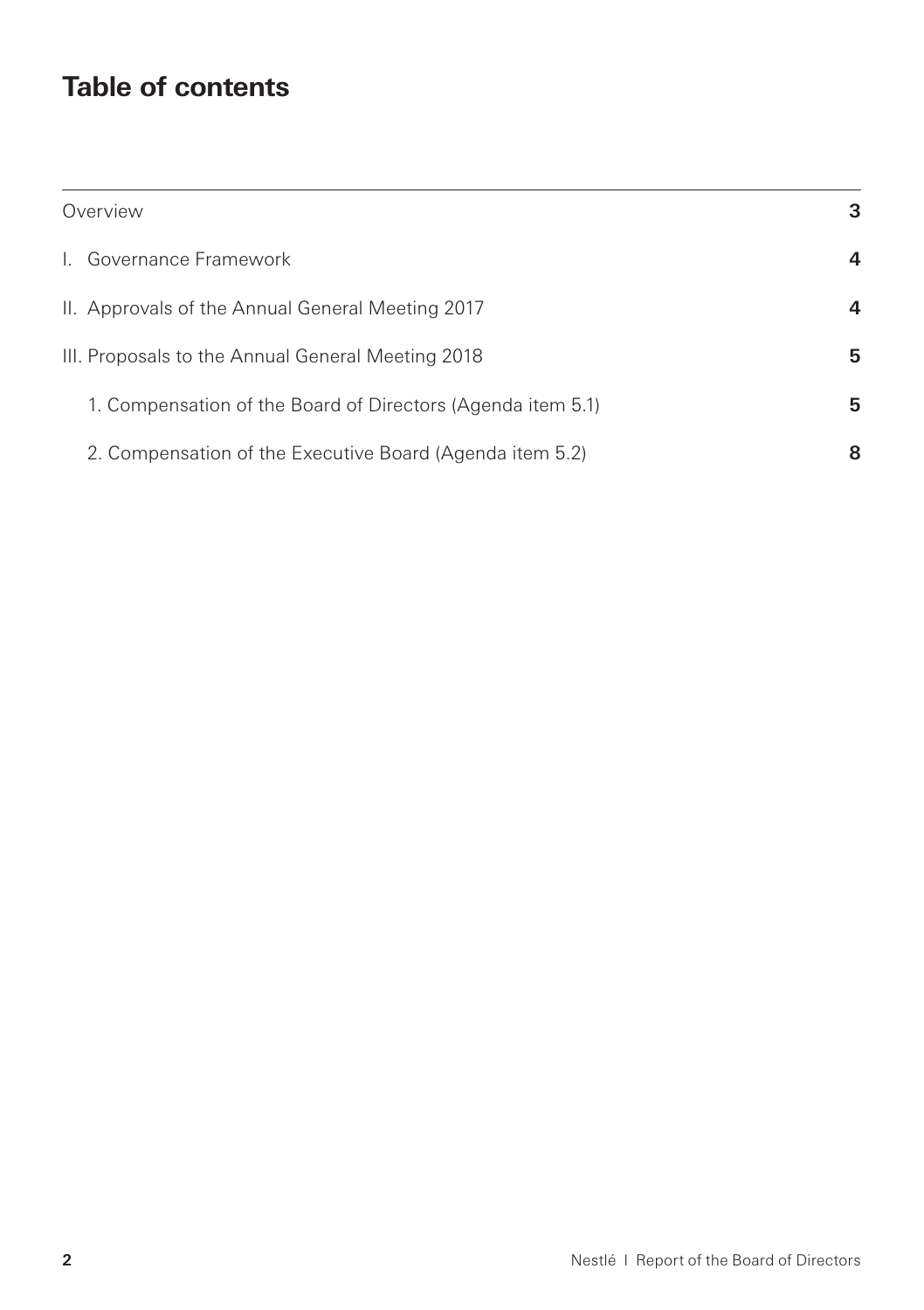## **Overview**

This Report informs the shareholders of Nestlé S.A. on the proposed maximum compensations of the Board of Directors and of the Executive Board submitted to the shareholders for approval at the Annual General Meeting of 12 April 2018.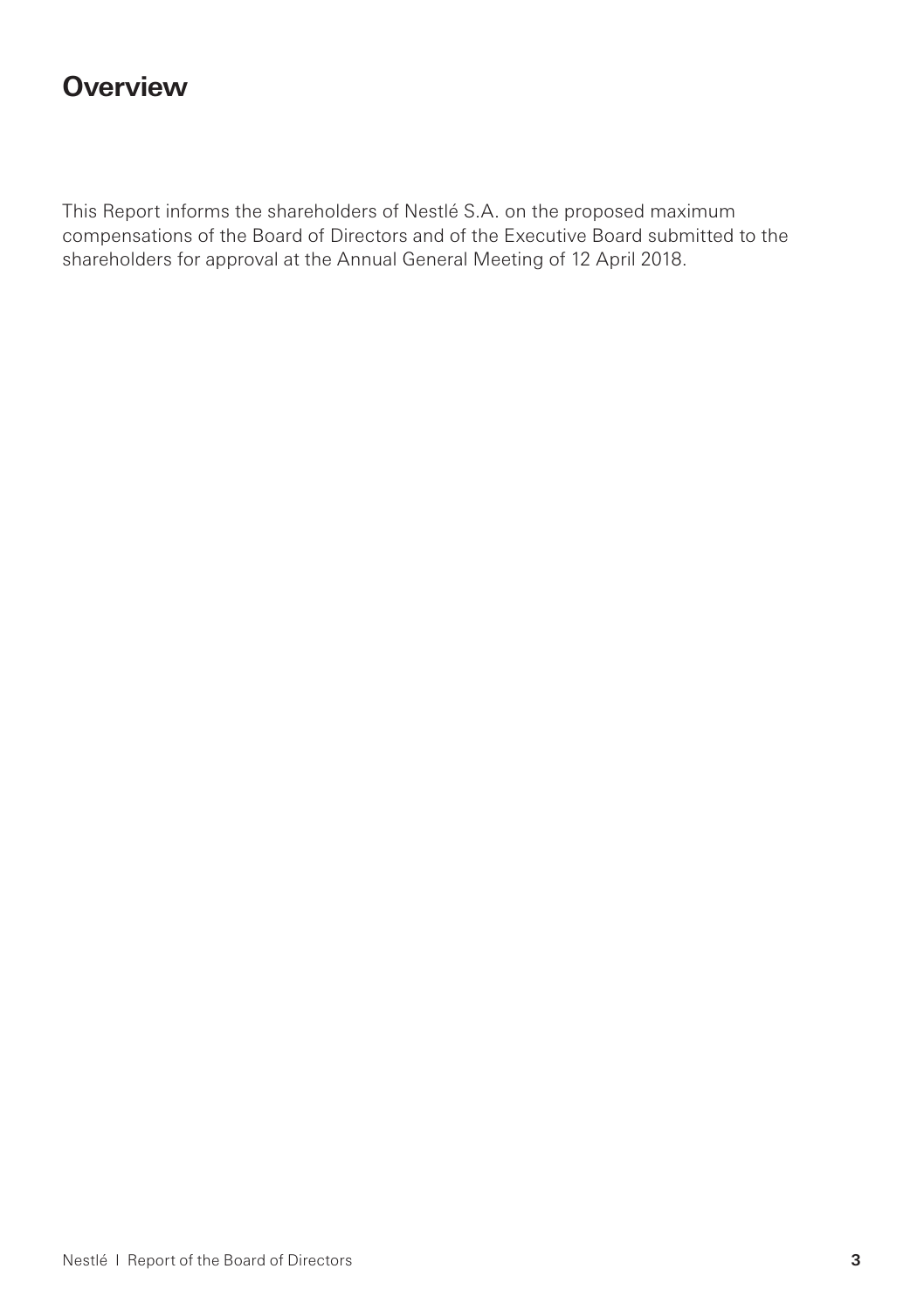### **I. Governance Framework**

At the Annual General Meeting of 10 April 2014 the shareholders approved the revision of the Articles of Association to incorporate and transpose new requirements of Swiss Company law, including the new power of the General Meeting to approve the compensation of the Board of Directors and of the Executive Board in a binding vote. Nestlé's Articles of Association were amended to include comprehensive provisions regarding the structure and basic principles of the compensation of the Board of Directors and of the Executive Board which meet best corporate governance and compensation practices (art. 21bis to art. 21quater).

Pursuant to the Articles of Association, the Board of Directors shall submit at the forthcoming Annual General Meeting the proposed maximum compensation separately for the Board of Directors, for the period from the Annual General Meeting 2018 to the Annual General Meeting 2019 (Agenda item 5.1), and for the Executive Board for the business year 2019 (Agenda item 5.2). This Report explains the related proposals of the Board of Directors.

In addition to their vote on the maximally possible compensation amount for the Board of Directors and the Executive Board, shareholders can at subsequent Annual General Meetings retrospectively vote on the Compensation Report including the actual compensation pay-out (advisory vote).

### **II. Approvals of the Annual General Meeting 2017**

At the Annual General Meeting of 6 April 2017 the shareholders approved with strong majorities a maximum compensation for the Board of Directors of CHF 10.0 million for the period from the Annual General Meeting 2017 to the Annual General Meeting 2018, and a maximum compensation of CHF 60 million for the Executive Board for the business year 2018.

For the period from the AGM 2017 to the AGM 2018, the actual compensation pay-out for the Board of Directors was CHF 9.2 million, below the approved maximum of CHF 10.0 million. The actual compensation pay-out for the Executive Board was CHF 43.0 million for the business year 2017, below the maximum of CHF 60 million approved by the shareholders on 7 April 2016.

In addition, the shareholders accepted the Nestlé Compensation Report 2016 in a separate advisory vote, with a strong majority.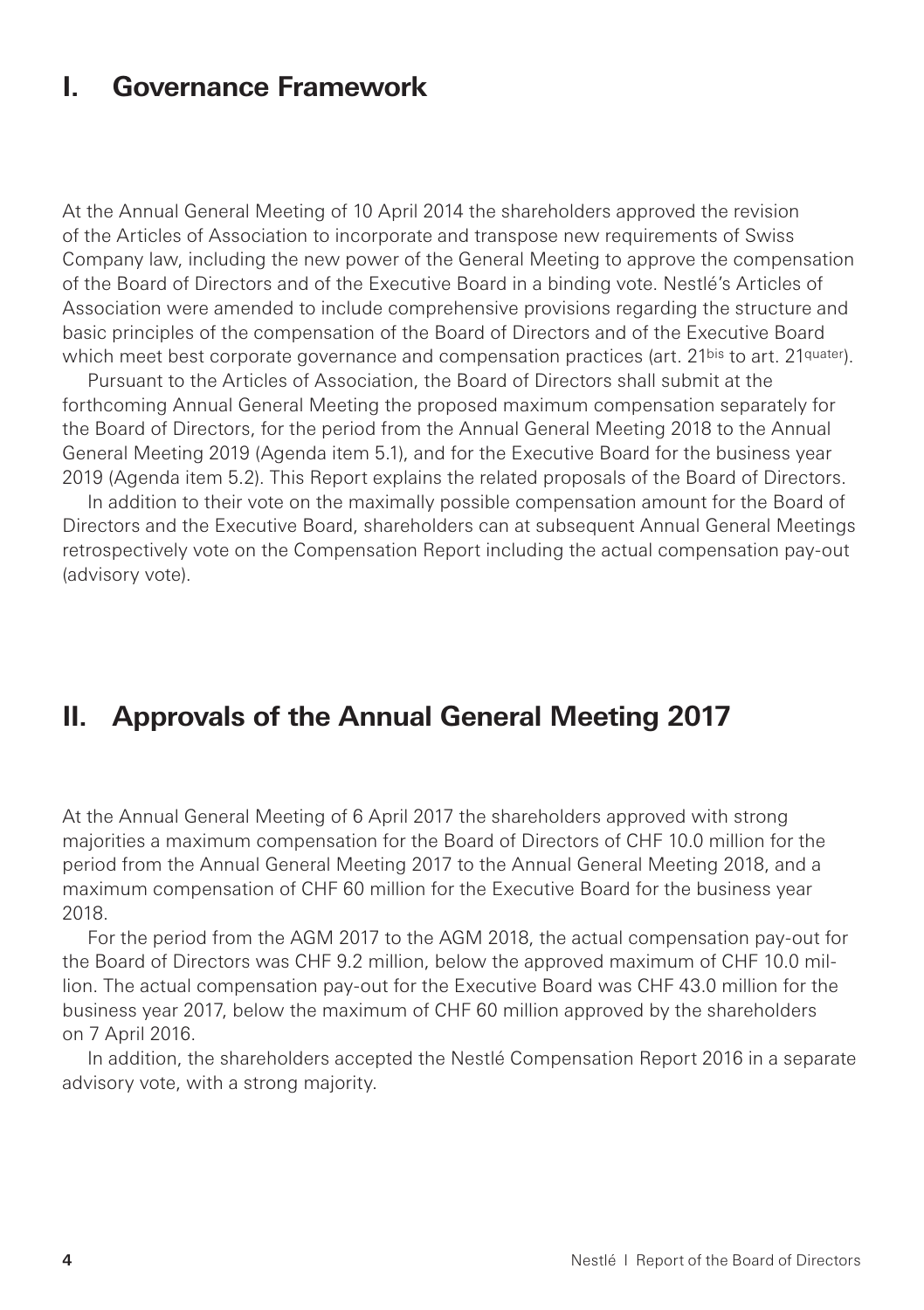# **III. Proposals to the Annual General Meeting 2018**

# **1. Compensation of the Board of Directors (Agenda item 5.1)**

### **Proposal**

Approval, prospectively, for the period from the Annual General Meeting 2018 to the Annual General Meeting 2019, of a **total compensation for the 13 non-executive members of the Board of Directors** (including the Chairman, but excluding the CEO) of **CHF 10 million**, including CHF 4 million in cash remuneration, CHF 5.5 million in Nestlé S.A. shares blocked for a 3-year period (discounted by 16% to account for the blocking period of 3 years) and CHF 0.5 million for social security contributions and other fees.

### **Explanation**

Timeline:

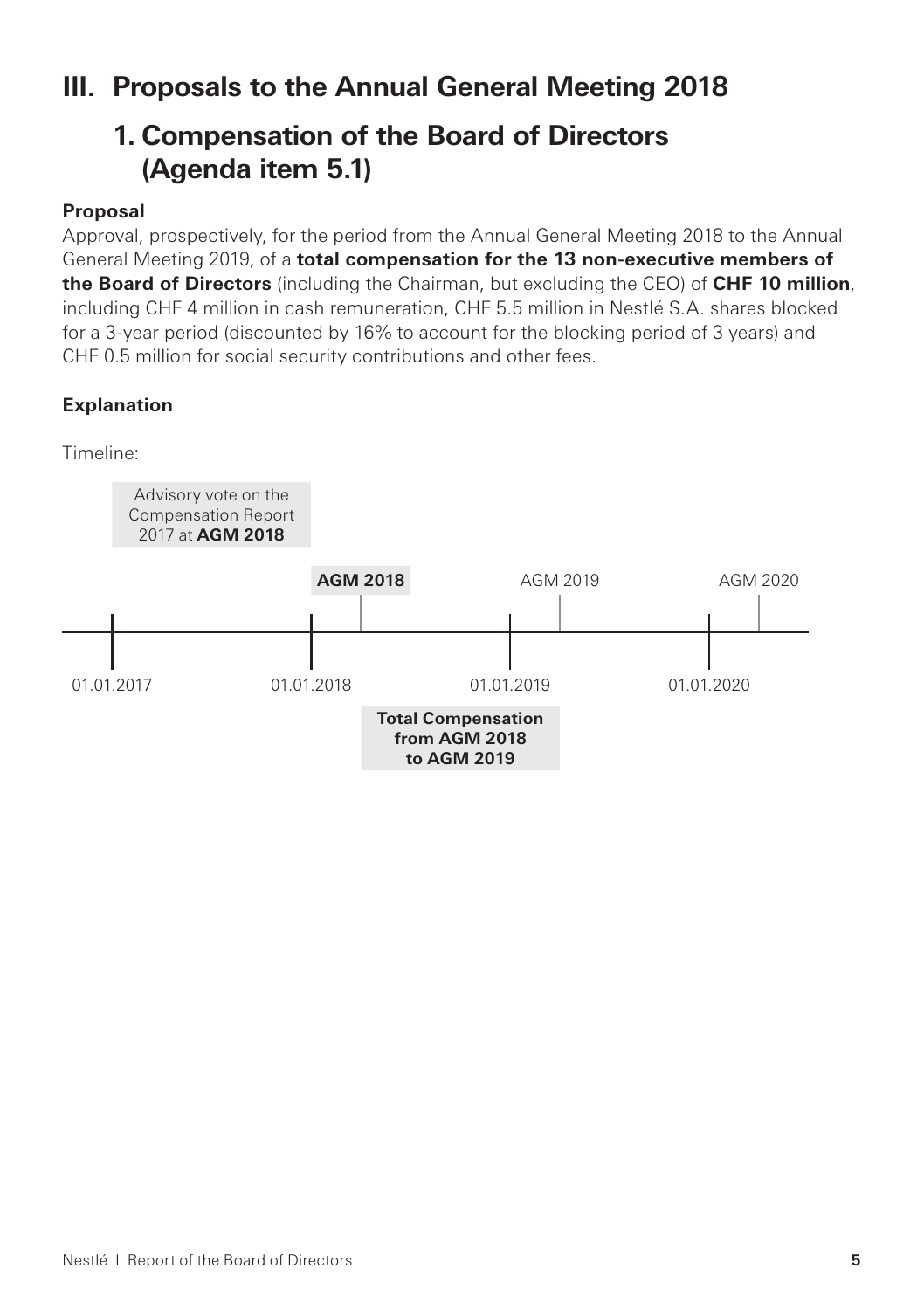The remuneration of the members of the Board of Directors is set to attract and retain highly qualified individuals to serve on the Board of Directors. The level of remuneration reflects the time and effort required from the members in fulfilling their Board and Committee responsibilities. The pay structure (cash and blocked Nestlé S.A. shares) is designed to ensure the Board's focus on the long-term performance and success of the Company.

With the exception of the Chairman and the CEO, each member of the Board of Directors receives a Board membership fee of CHF 280000 and an Expense Allowance of CHF 15000. These figures have remained unchanged since 2006.

Members of a Board Committee receive the following additional fees (a):

|                                               | Chair      | Members    |
|-----------------------------------------------|------------|------------|
| Chairman's and Corporate Governance Committee | CHF 300000 | CHF 200000 |
| <b>Compensation Committee</b>                 | CHE 150000 | CHF 70000  |
| Nomination and Sustainability Committee       | CHE 150000 | CHF 70000  |
| Audit Committee                               | CHE 150000 | CHE 100000 |

(a) The Chairman and the CEO Committee fees are included in their total remuneration.

The above fees and allowances cover the period between the Annual General Meeting 2018 and the Annual General Meeting 2019. Board membership and Committee fees are paid 50% in cash (in two half-yearly instalments) and 50% in Nestlé S.A. shares, which are subject to a three-year blocking period.

Additional fees are paid to two members of the Board of Directors who serve as members of the Creating Shared Value (CSV) Council (CHF 25000 each), and to one member of the Board of Directors who serves on the Steering Committee of the Nestlé Institute of Health Sciences (CHF 10 000).

In his capacity as active, non-executive Chairman, Paul Bulcke, if re-elected, will receive as all other non-executive members of the Board of Directors - a cash compensation as well as Nestlé S.A. shares, which are blocked for three years. The Chairman's remuneration reflects certain responsibilities for the direction and control of the Group, the support of Nestlé Skin Health and Nestlé Health Sciences through the respective Strategic Advisory Boards and the direct leadership of Nestlé's interests in L'Oréal. Mr Bulcke also chairs the 2030 Water Resource Group (WRG), and represents Nestlé as member of the European Roundtable of Industrialists (ERT), and as member of the WEF International Business Council. The proposed remuneration includes all compensation received in relation to these activities.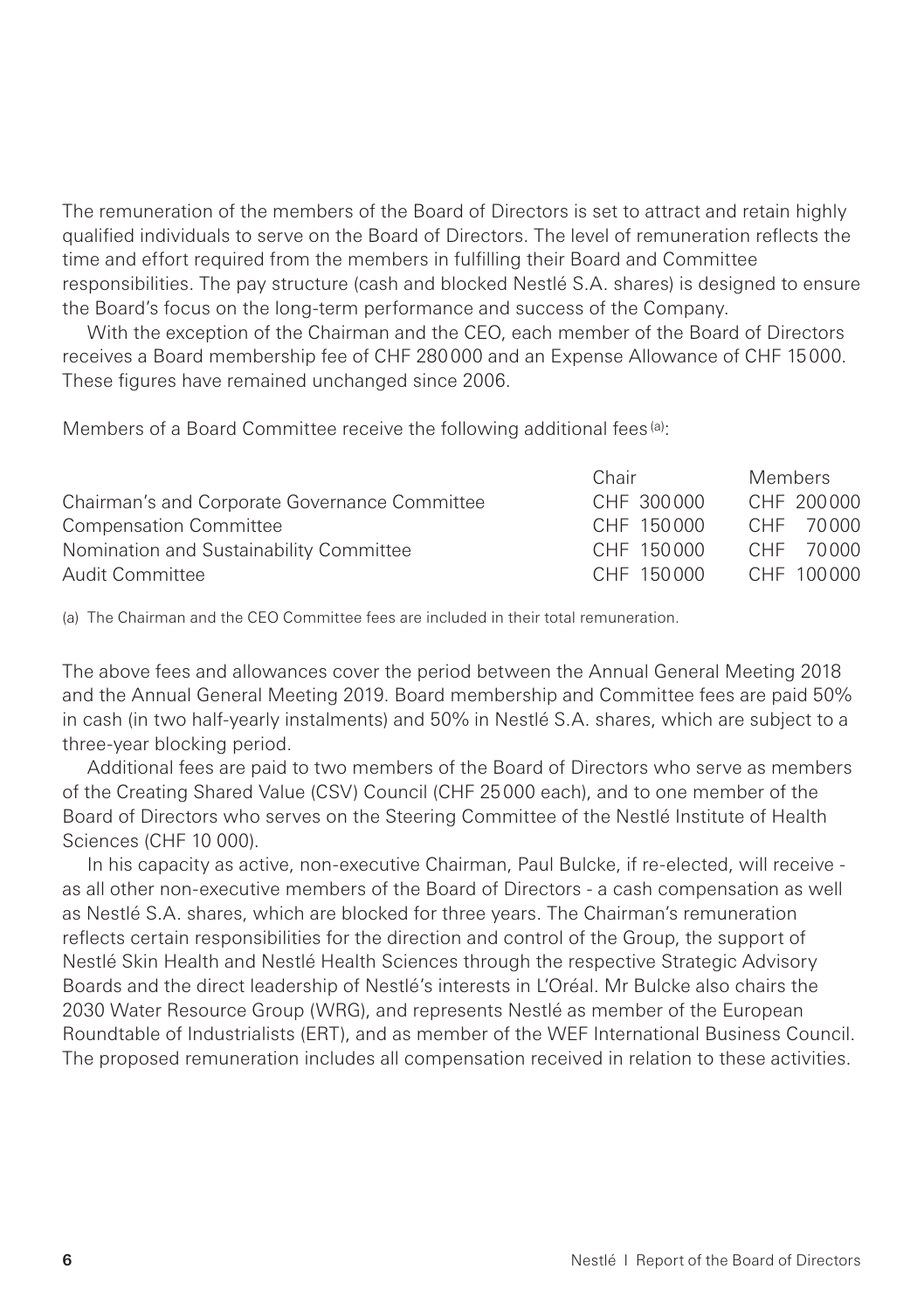Five-year history of Board of Directors compensation (including company contributions to social security)(a):

| CHF 12.1 million |
|------------------|
| CHF 11.3 million |
| CHF 10.8 million |
| CHF 10.0 million |
| CHF 9.2 million  |
|                  |

(a) For details, please refer to the Compensation Report of the relevant business year.

While the evolution of the above figures is affected by changes in the compensation structure and number of Board members, the development of costs reflects the relative stability of Board membership fees and expense allowances since 2006.

The 2017 budget of CHF 10 million (approved at the AGM 2017) and the proposed 2018 budget of CHF 10 million are in line with the five-year compensation history.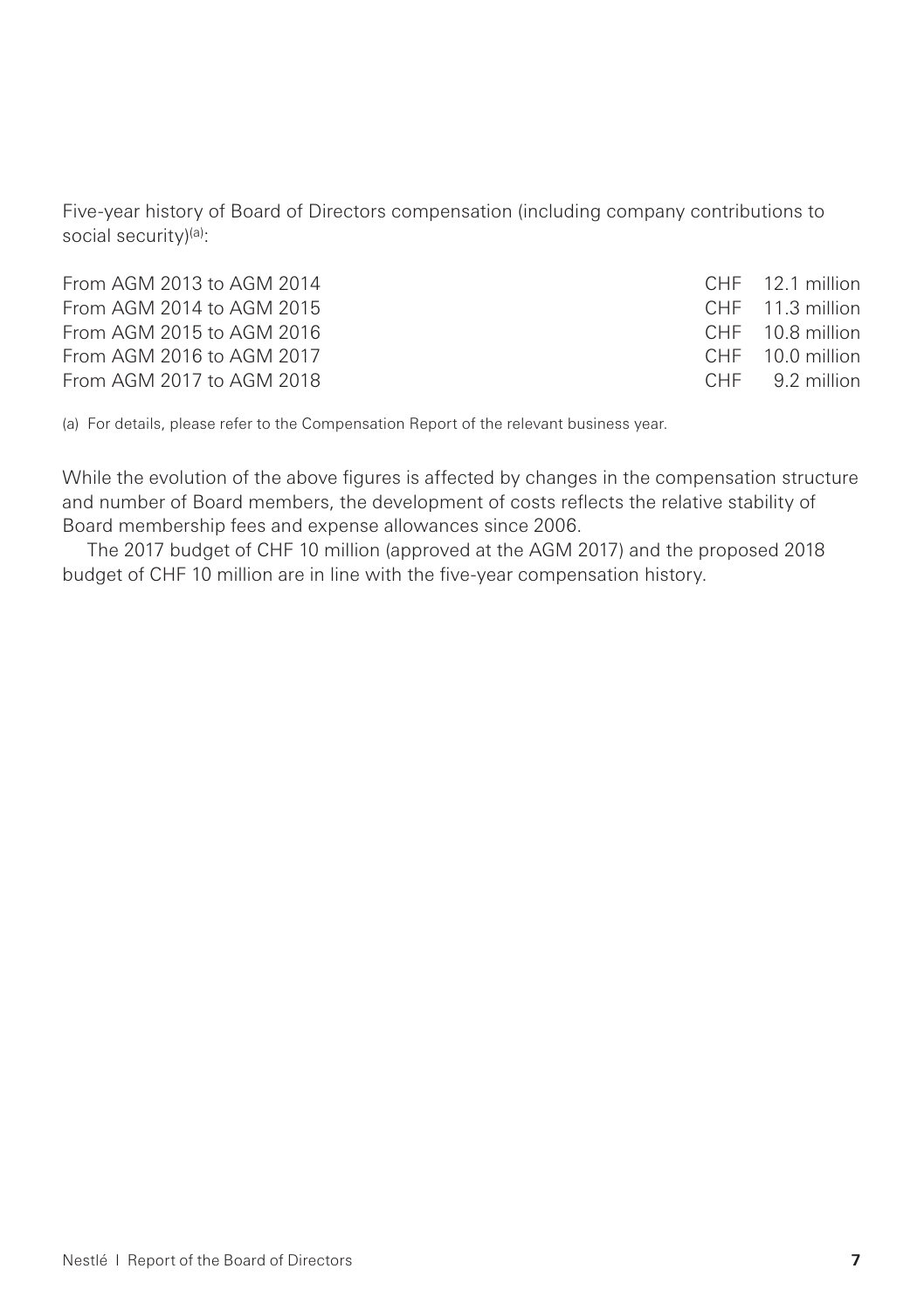# **2. Compensation of the Executive Board (Agenda item 5.2)**

### **Proposal**

Approval, prospectively, for the period from 1 January 2019 to 31 December 2019, of a **total maximum amount of compensation for the 13 members of the Executive Board, including the CEO, of CHF 60 million**, including CHF 16 million for base salary, CHF 20 million for short-term bonus (based on maximum target achievement, discounted in the case of the CEO by 16% for the 50% paid in blocked Nestlé S.A. shares), CHF 16 million for long-term incentive plans (based on fair value at grant), CHF 4 million for contributions for future pension benefits and CHF 4 million for social security contributions, other benefits and unforeseen expenses.

### **Explanation**



(a) Annual Base Salary + Pension & other benefits

(b) Short-Term Bonus based on 2019 performance

(c) Long-Term Incentives granted in 2019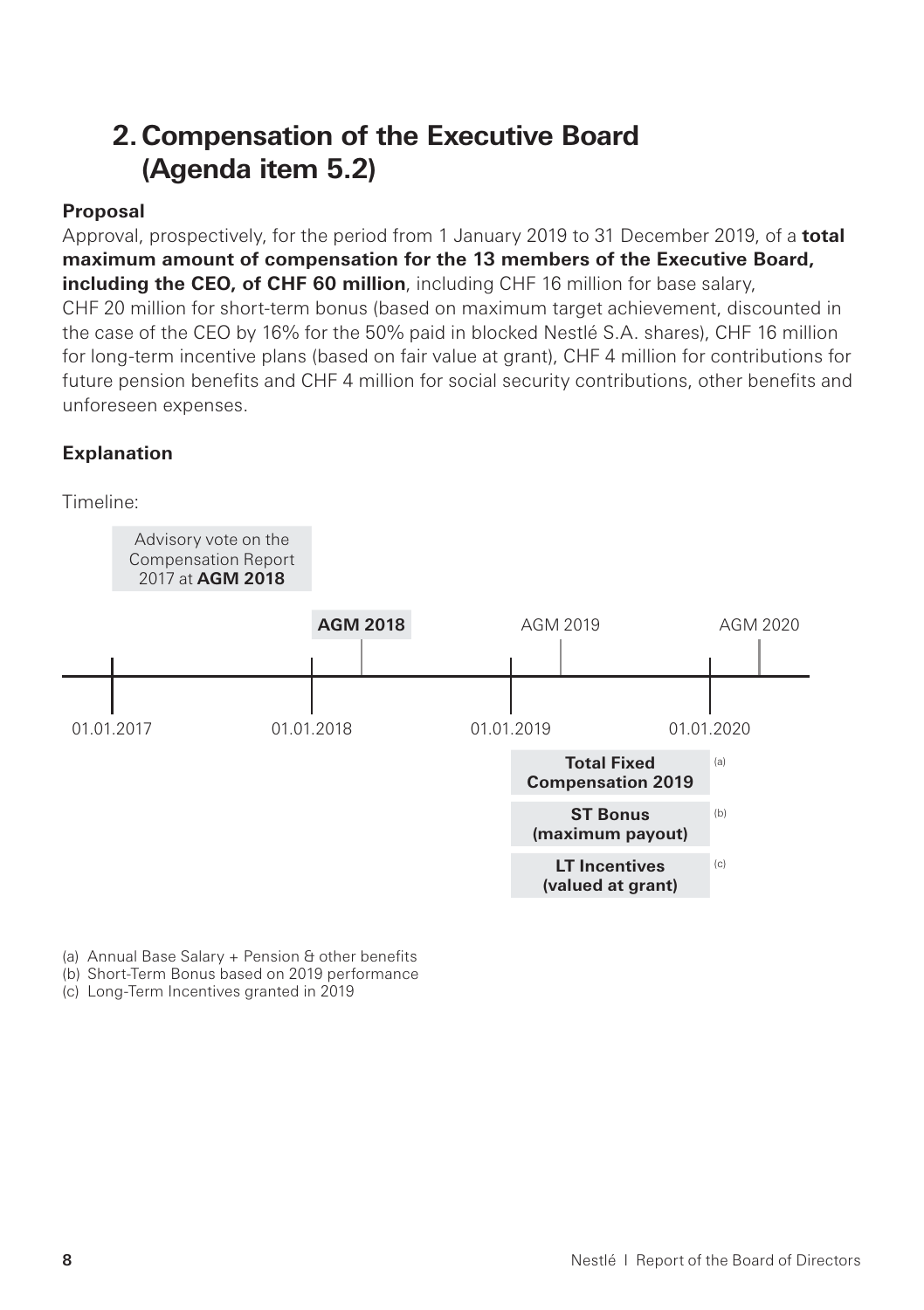The Total Compensation for the members of the Executive Board includes a fixed portion (Annual Base Salary) and a variable portion (Short-Term Bonus and Long-Term Incentives). Both fixed and variable compensation are determined in line with collective and individual performance.

Compensation for members of the Executive Board is aligned with long-term company strategy and shareholders' interests. The Short-Term Bonus pay-out is determined by the degree of achievement of a number of annual operating objectives. Long-Term Incentives are provided in the form of share-based instruments, therefore ensuring alignment with shareholders' interests.

The Board values compensation proposals according to the valuation principles applied to and indicated in the Compensation Report. Conditional benefits are valued at the date of grant, using where applicable generally accepted valuation models to determine the fair value at grant.

#### **Short-Term Bonus**

The Short-Term Bonus is expressed in % of the Annual Base Salary.

| The target levels are:             |         |
|------------------------------------|---------|
| $-$ CFO.                           | $150\%$ |
| - Executive Vice Presidents        | $100\%$ |
| - Deputy Executive Vice Presidents | 80%     |

For the CEO, 100% of the target is linked to Nestlé Group performance. For the other members of the Executive Board, at least 50% of the target is linked to business performance, to ensure accountability for Nestlé's results: for Function Heads, 50% is tied to Group performance, 30% to functional objectives and 20% to their individual performance (quantitative and qualitative objectives); for Zone or Business Heads, 30% is tied to Group performance, 50% to business goals they are directly responsible for, and 20% to individual performance (quantitative and qualitative objectives). In case an Executive Board member reaches all his/her objectives in full, the bonus pay-out will correspond to the abovementioned targeted level. If one or more objectives are not reached, the bonus is reduced. There is no guarantee for a minimum pay-out of the bonus. On the other hand, the bonus pay-out is capped at a maximum of 130% of the target. Over-performance of members of the Executive Board can thus be rewarded with a pay-out exceeding the target but will in no event exceed the 130% maximum level.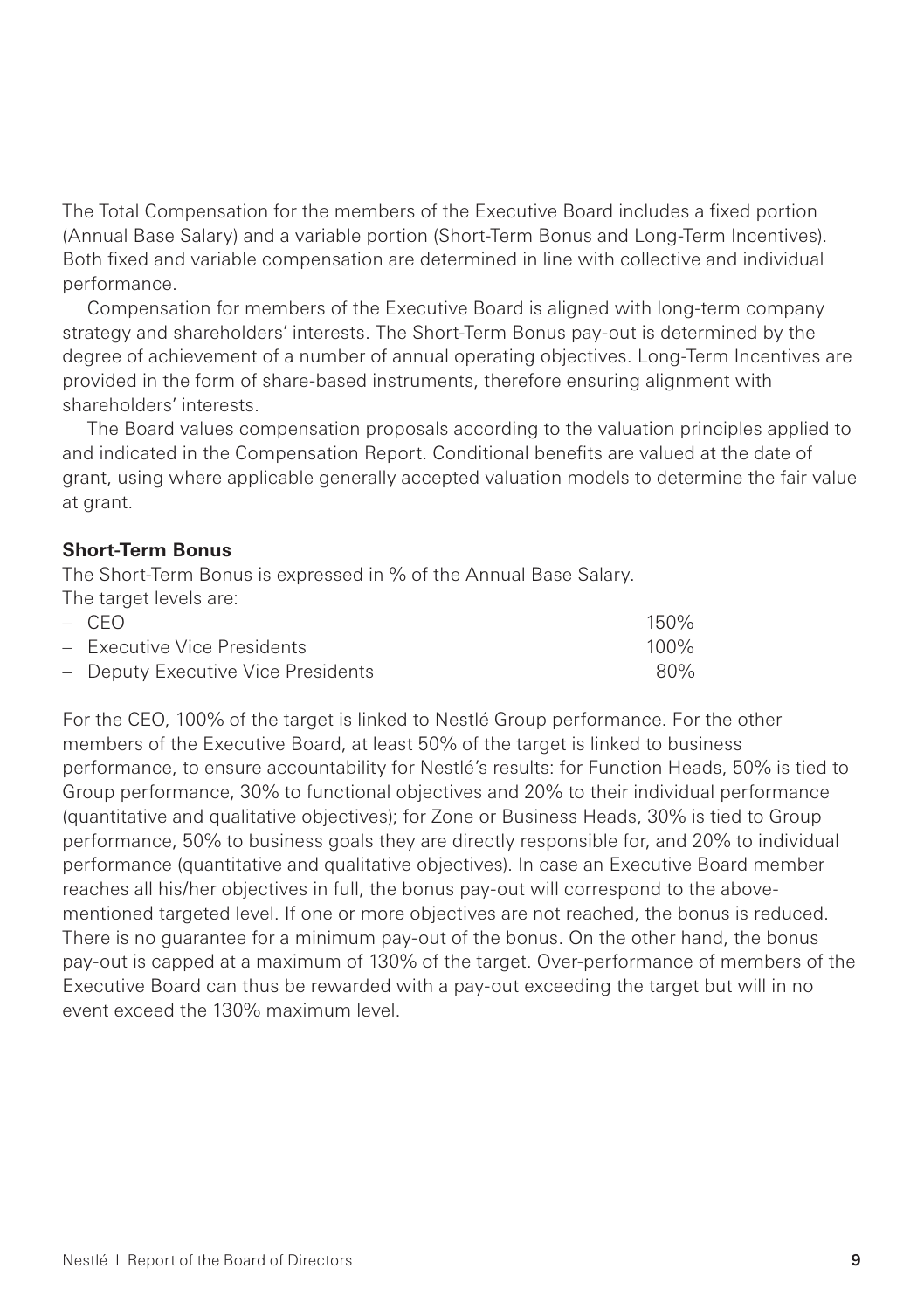The objectives are set at the beginning of each year by the Board of Directors in line with the Company's strategy. The Nestlé Group performance is determined by the Board of Directors, based on measurable operational objectives, most importantly organic growth, real internal growth, operating profit, and cash flow generation. Additional objectives used to evaluate the Nestlé Group performance are related to the Nestlé strategic roadmap. The overall Group achievement level is fixed by the Board of Directors.

Individual objectives are determined by the CEO for each member of the Executive Board. They are related to the individual area of responsibility and can be of financial or non-financial nature depending on the respective function. The corresponding pay-out level is approved by the Compensation Committee.

Members of the Executive Board can elect to receive part or all of their Short-Term Bonus in Nestlé S.A. shares, which are blocked for a period of three years. The CEO has to take a minimum of 50% in shares.

### **Long-Term Incentives**

Members of Nestlé's Executive Board are eligible to receive Long-Term Incentives (LTI), in the form of Performance Share Units (PSUs) under the Performance Share Unit Plan (PSUP). The target grant values, expressed in % of the Annual Base Salary, are:

– CEO 150%

– Executive Vice Presidents and Deputy Executive Vice Presidents 100%

The Performance Share Unit Plan (PSUP) provides units which entitle participants to receive Nestlé S.A. shares at the end of a three-year vesting period following their grant. The level at which PSUs vest is determined by the degree by which the three performance measures of the PSUP have been met. These three criteria are:

- the growth of underlying Earnings per Share in constant currencies;
- the relative Total Shareholder Return of the Nestlé S.A. share in relation to the STOXX Global 1800 Food & Beverage Gross Return Index;
- Return on Invested Capital (ROIC).

The vesting range of the PSUP starts at 0% and is capped at 200% of the initial PSU award, thus providing alignment with long-term strategy and shareholders' interests.

The fair value of Long-Term Incentives at grant is determined by using generally accepted pricing models, taking into account the potential upside and downside impact of Company performance at the end of the three-year vesting period.

For members of the Executive Board, the Nestlé S.A. shares earned are submitted, in addition to the three-year vesting period, to an additional two-year holding period, during which they cannot dispose of their shares.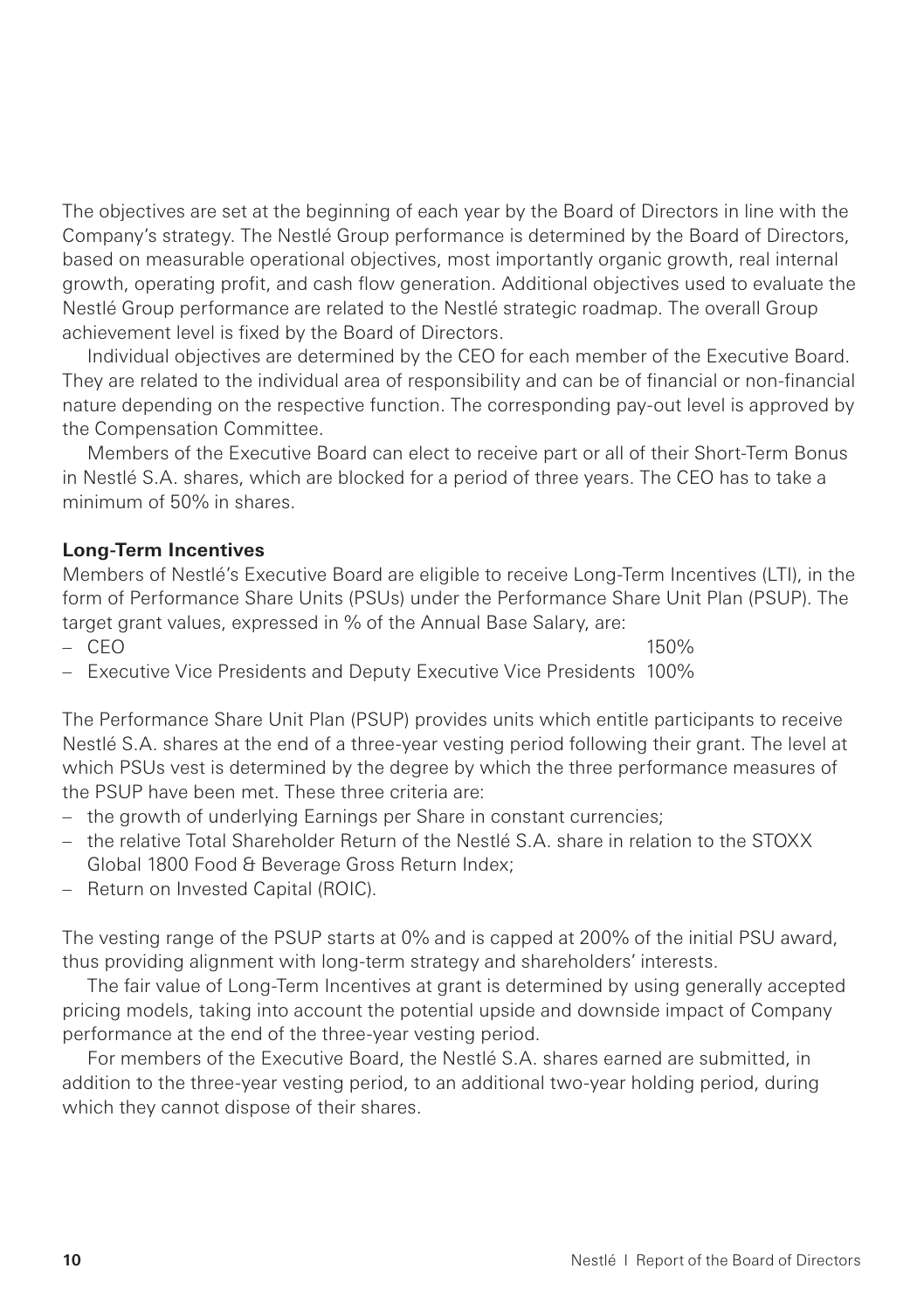For the Head of Nestlé Health Science, the LTI target grant values are the same as above, but are split between PSUP (30% of grant value) and the specific Long-Term Incentive Plan of Nestlé Health Science (70% of grant value). Nestlé Health Science has a Phantom Share Unit plan based on the long-term development of that business, with a vesting period of three years, and a value capped at two times the Unit price at grant.

### **Pension benefits**

Executive Board members are affiliated to the Nestlé Pension Plan in Switzerland, like all other employees based in Switzerland. The employer's contributions for future pension benefits are included in the compensation amount. In addition, any part of the annual base salary which exceeds the ceiling prescribed by Swiss Pension law is covered directly by the Company.

### **Other benefits**

The Company limits other benefits to a minimum. Typical elements are a car allowance (there are no company cars provided to the members of the Executive Board), a contribution towards health insurance premiums (below CHF 4000 per annum for each Executive Board member) as well as long-term service awards in line with Company policy, as offered to other employees. Those Executive Board members who have been transferred to Switzerland from other Nestlé locations are eligible to receive benefits in line and within the limits of the Nestlé Corporate Expatriation Policy.

#### **Maximum pay-out**

**The compensation proposal made by the Board of Directors to the shareholders reflects the maximum possible bonus pay-out. The maximum amount of CHF 60 million proposed to the Annual General Meeting 2018 remains unchanged vs. the maximum amount approved for 2018 by the shareholders at the Annual General Meeting 2017.**

The maximum possible pay-out assumes a 130% achievement of all bonus targets, both Company and individual, as well as a payment in cash of maximally reachable Executive Board bonuses. The detailed plans for 2019 are not yet available at this point in time. The maximum possible pay-out would require highly exceptional performance.